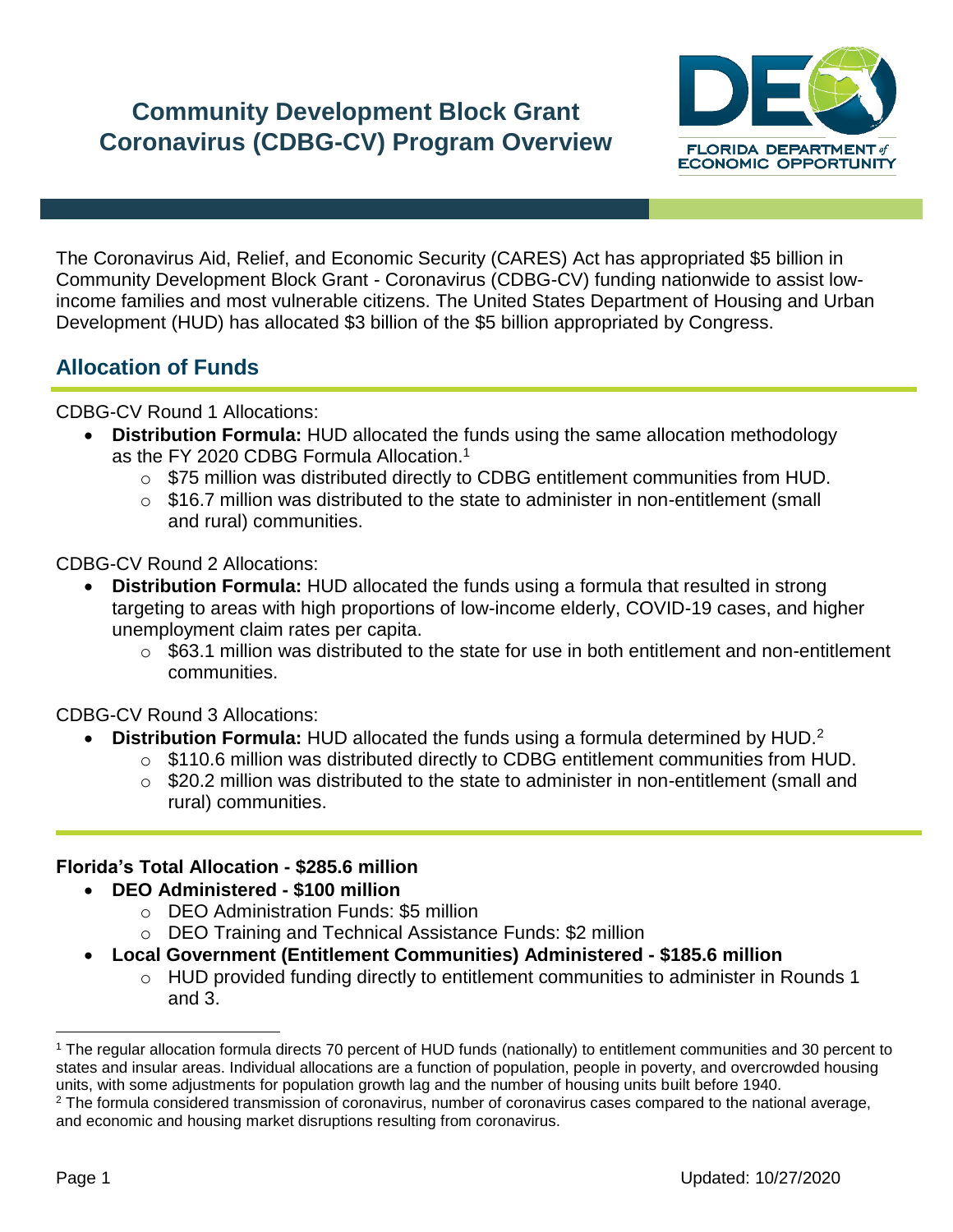## **Formula Distribution for Round 2 of CDBG-CV Funding**









**CDBG-CV Distribution** 



**COVID Economic Impacts** COVID related unemployment (re-employment claims).

Of the \$100 million distributed to DEO, \$63.1 million was distributed to the state for use in both entitlement and non-entitlement communities. We developed a CDBG-CV allocation formula that acknowledges a baseline level of housing and community development needs and accounts for geographic differences in COVID impacts (both health-related and economic-related impacts). The DEO funding formula will determine the maximum amount of funds that can be applied for by each individual entitlement community or the non-entitlement communities as a whole.

## **DEO Formula Allocation Methodology**

Round 2 funding will be distributed by a formula that acknowledges a baseline level of housing and community development needs and accounts for geographic differences in COVID impacts (both health-related and economic-related impacts). The formula will determine the maximum amount of funds that can be applied for by each individual entitlement community or the non-entitlement communities as a whole.

## **Baseline Needs:**

• Uses HUD's CDBG 2020 distribution formula as an indicator of populations most vulnerable to housing and economic challenges generally.

## **COVID Health Impacts:**

• Uses total confirmed resident cases of coronavirus to measure health impacts of COVID-19.

### **COVID Economic Impacts:**

• Uses COVID-related unemployment claims to measure economic impacts of COVID-19.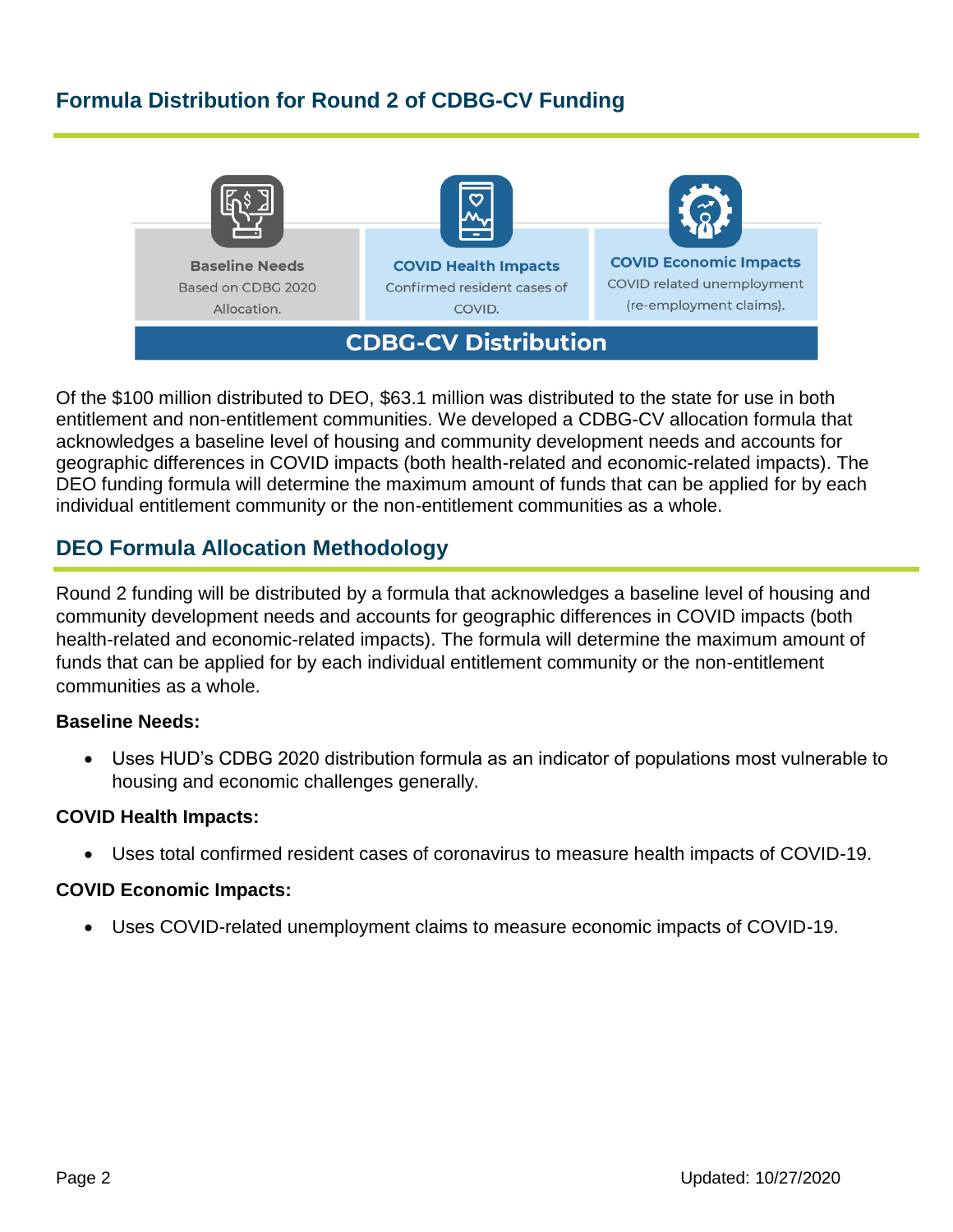### **Program Requirements:**

- **Eligible Activities:** Acquisition; Public Improvements; Public Facilities; Business Assistance; Microenterprise Assistance; Public Services; Planning; and Broadband Planning and Public Infrastructure.
- **COVID-19 Tie:** Under the CARES Act, funding is available through the Community Development Block Grant Program for activities which prevent, prepare for, and respond to the coronavirus pandemic.
- **National Objective:** Each activity funded by CDBG must meet one of the following HUD required National Objectives:
	- Provide benefit to low- and moderate-income (LMI) persons.
	- Prevent or eliminate slum or blight conditions.
	- Address urgent community development needs, which pose a serious and immediate threat to the health or welfare of the community for which other funding is not available.

### **Entitlement Community Program**:

- Eligible Applicants:
	- o Eligible applicants include HUD entitlement communities that are encouraged to coordinate with local governments and subrecipient agencies within their jurisdiction.
- Ineligible Applicants:
	- $\circ$  Counties population in unincorporated area less than 200,000.
	- $\circ$  Cities population less than 50,000.
	- o No special entitlement status.
	- o Small communities that opt to participate in an Entitlement Program.
- Funds will be awarded for eligible activities following a needs and capacity review for eligible activities approved by DEO, up to the amount of the entitlement community's allocation.

#### **Pre-Application Fall/Winter** 2020/2021

- Describe projects to be undertaken.
- Identify National Objective and
- Eligible Activity. Explain relation to
- COVID-19.

#### **Capacity Review Fall/Winter** 2020/2021

- DEO conducts **Capacity Review.** • Entitlement
- conducts Environmental Review.
- Entitlement conducts required public hearing.

### **Application Winter/Spring** 2020/2021

- Detailed project explanation.
- Detailed project budget.
- Documentation of public hearings.
- Environmental **Review** documentation.

#### **Award/Contract Negotiations Spring/Summer**

2021

- DEO application approval.
- Execute contract<br>with DEO.
- Begin CDBG-CV activities.